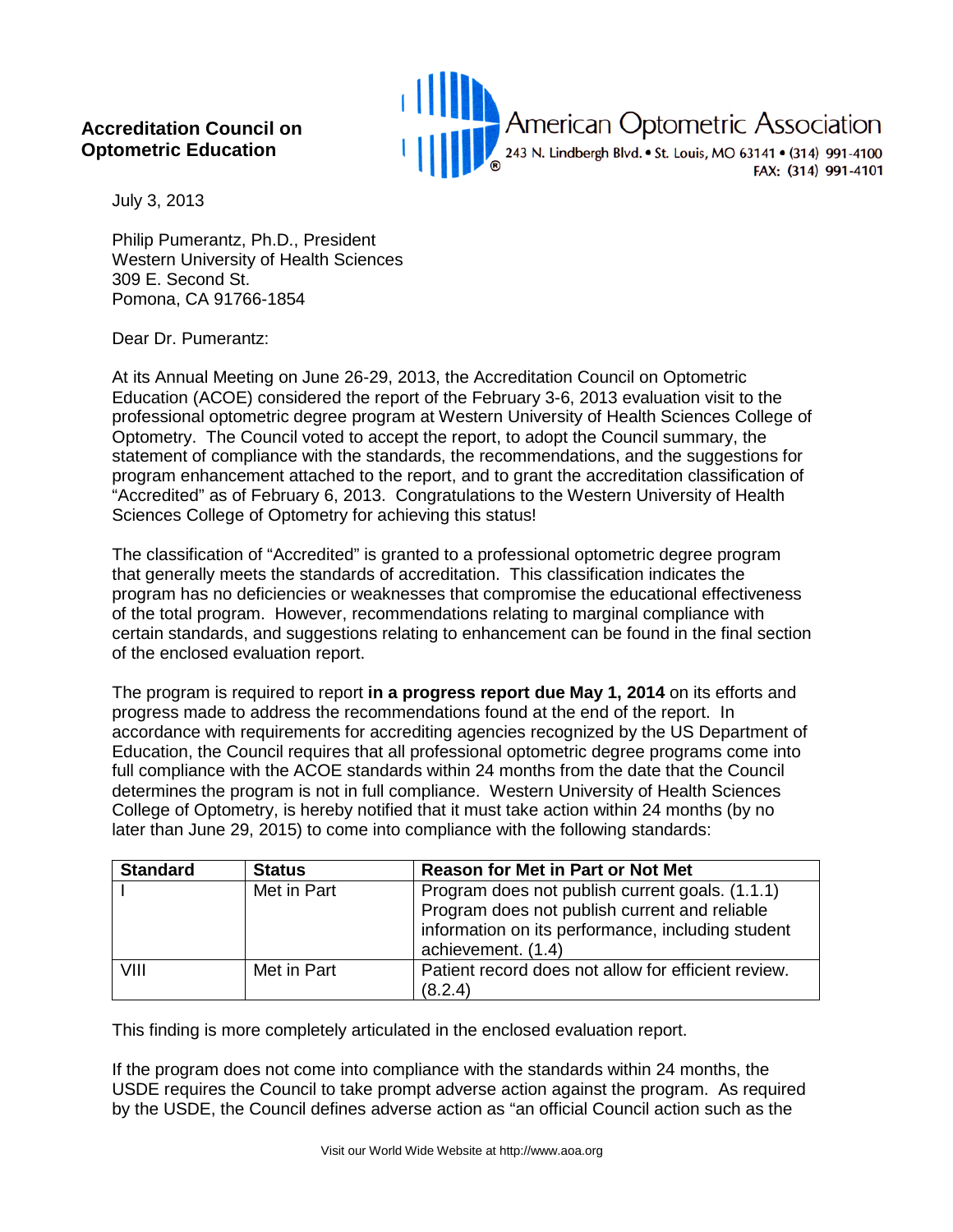withdrawal or denial of an accreditation or preaccreditation decision." The Council may extend the time frame for compliance for good cause.

The Council's policy follows concerning the extension of the time frame for compliance for good cause:

The ACOE will grant *good cause* extensions for situations where the program has made substantial, but not complete, progress toward compliance with ACOE standards, where a limited amount of time is needed to reach full compliance and where all reasonable alternatives for achieving compliance within the appropriate time period have been exhausted.

Therefore, in progress reports and annual reports, programs with outstanding recommendations must provide all efforts made to address the recommendations and include alternative means taken to address the recommendations in the event that the program has not been able to fully address the recommendations.

Council policies indicate that professional optometric degree programs must be evaluated through an on-site visit at least once every eight years, and all programs are reviewed annually through the annual report process. Currently the next scheduled evaluation visit for the professional optometric degree program at Western University of Health Sciences College of Optometry is in February 2021.

The accreditation is measured from the date of the most recent evaluation visit. Professional optometric degree programs should avoid using such phrases as "accreditation has been continued for an eight-year period." Accreditation by the ACOE is not necessarily for a specific period of time since it is subject to a continual review. Depending on the outcomes of annual reports, progress reports, interim visits, substantive program changes and other events affecting a program, the Council may decide to schedule a full on-site evaluation before the original eight-year accreditation period is complete.

The ACOE's policy on substantive change may be found on pages 41-42 of the enclosed *Accreditation Manual: Professional Optometric Degree Programs*.Any institution which contemplates a substantive change in its professional optometric degree program should receive concurrence from the ACOE prior to formal adoption of the change.

Substantive changes must be submitted to the Council in writing for the ACOE's assessment and approval prior to implementation. Failure to comply with this policy may result in the scheduling of an interim site visit, or in extreme cases, the lowering or withdrawal of the program's accreditation status after due notice and an opportunity for a hearing. Examples of changes which the ACOE considers to be substantive are included in the manual.

The program must submit its first annual report on May 1, 2014 (as described on pages 39- 40 of the *Accreditation Manual: Professional Optometric Degree Programs*).A template for the annual report will be sent to the program in March 2014, but if the program is interested in seeing the required information and format, we would be happy to send a template from the 2013 annual report upon request. The template will include the above mentioned progress report to address the recommendations. (Please note that minor modifications may occur in the template for the 2014 report.)